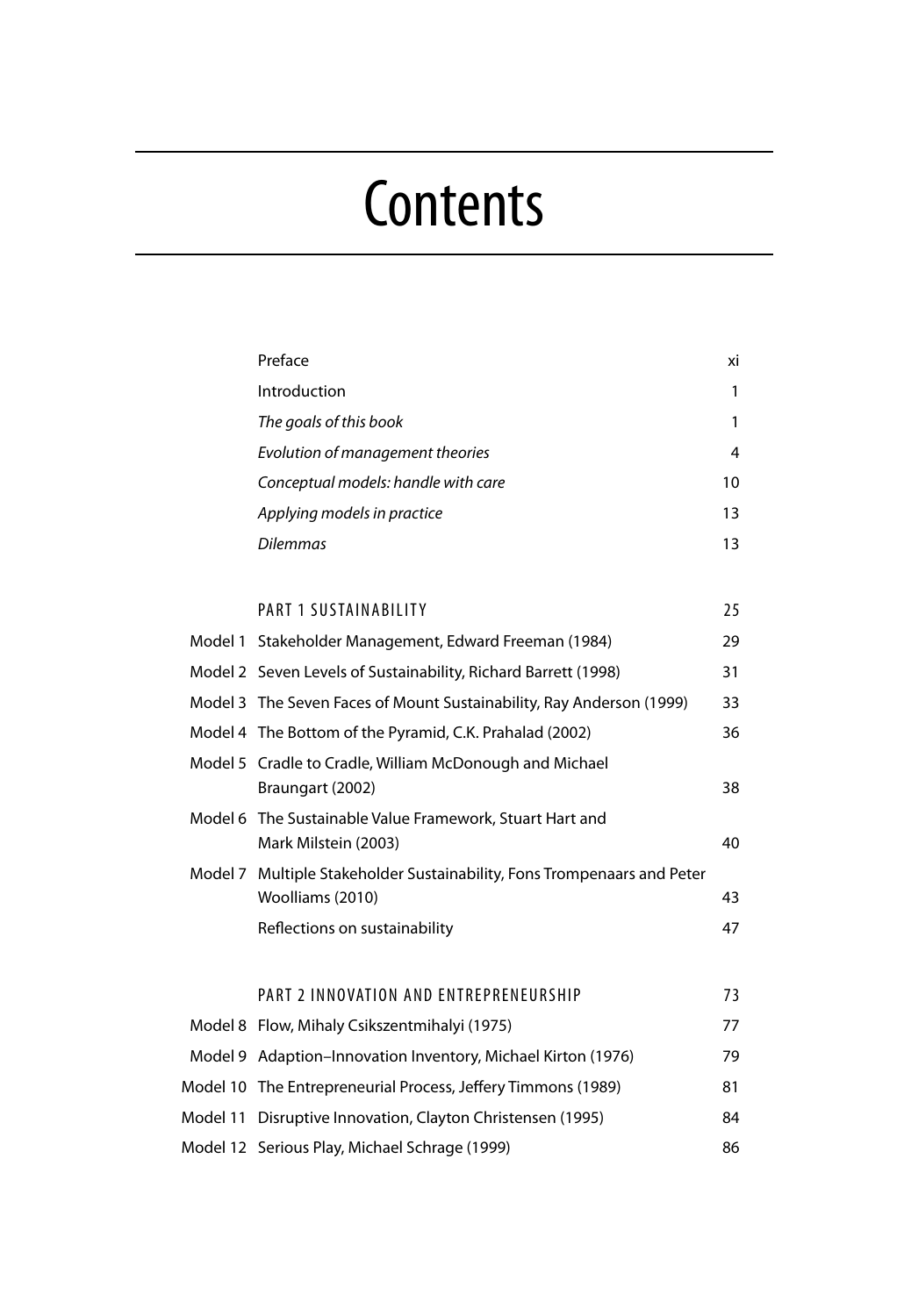### 100+ MANAGEMENT MODELS

| Model 13 Open Innovation, Henry Chesbrough (2003)      | 88 |
|--------------------------------------------------------|----|
| Model 14 Reverse Innovation, Vijay Govindarajan (2009) | 91 |
| Reflections on innovation and entrepreneurship         | 93 |

## PART 3 STRATEGY AND POSITIONING 123

| Model 15 Product/Market Growth Matrix, Igor Ansoff (1957)                | 127 |
|--------------------------------------------------------------------------|-----|
| Model 16 3C: Company, Customer, Competition, Kenichi Ohmae (1975)        | 129 |
| Model 17 Crafting Strategy, Henry Mintzberg (1978)                       | 132 |
| Model 18 Five Forces, Michael Porter (1979)                              | 134 |
| Model 19 7S: Tom Peters, Robert Waterman, Julien Phillips (1980)         | 136 |
| Model 20 Core Competencies, Gary Hamel and C.K. Prahalad (1990)          | 138 |
| Model 21 Brand Equity, David Aaker (1991)                                | 141 |
| Model 22 Value Discipline, Michael Treacy and Fred Wiersema (1993)       | 143 |
| Model 23 Blue Ocean Strategy, W. Chan Kim and Renée Mauborgne (2005) 145 |     |
| Reflections on strategy and positioning                                  | 149 |

#### PART 4 DIVERSITY OF CULTURES 177

Model 24 Myers–Briggs Type Indicator (MBTI), Isabel Briggs Myers and Katharine Cook Briggs (1962) 181 Model 25 Corporate Culture, Charles Handy and Roger Harrison (1976) 183 Model 26 Hofstede's Cultural Dimensions, Geert Hofstede (1980) 186 Model 27 Belbin's Team Roles, Meredith Belbin (1981) 188 Model 28 Competing Values Framework (CVF), Robert Quinn and Kim Cameron (1981) 190 Model 29 Three Levels of Culture, Edgar Schein (1985) 193 Model 30 Developmental Model of Intercultural Sensitivity (DMIS), Milton Bennett (1986) 195 Model 31 Spiral Dynamics, Don Beck and Chris Cowan (1996) 198 Model 32 Seven Dimensions of Culture, Fons Trompenaars and Charles Hampden-Turner (1993) 201 Model 33 The Colour Theory of Change, Léon de Caluwé and Hans Vermaak (2006) 204 Reflections on diversity and culture 207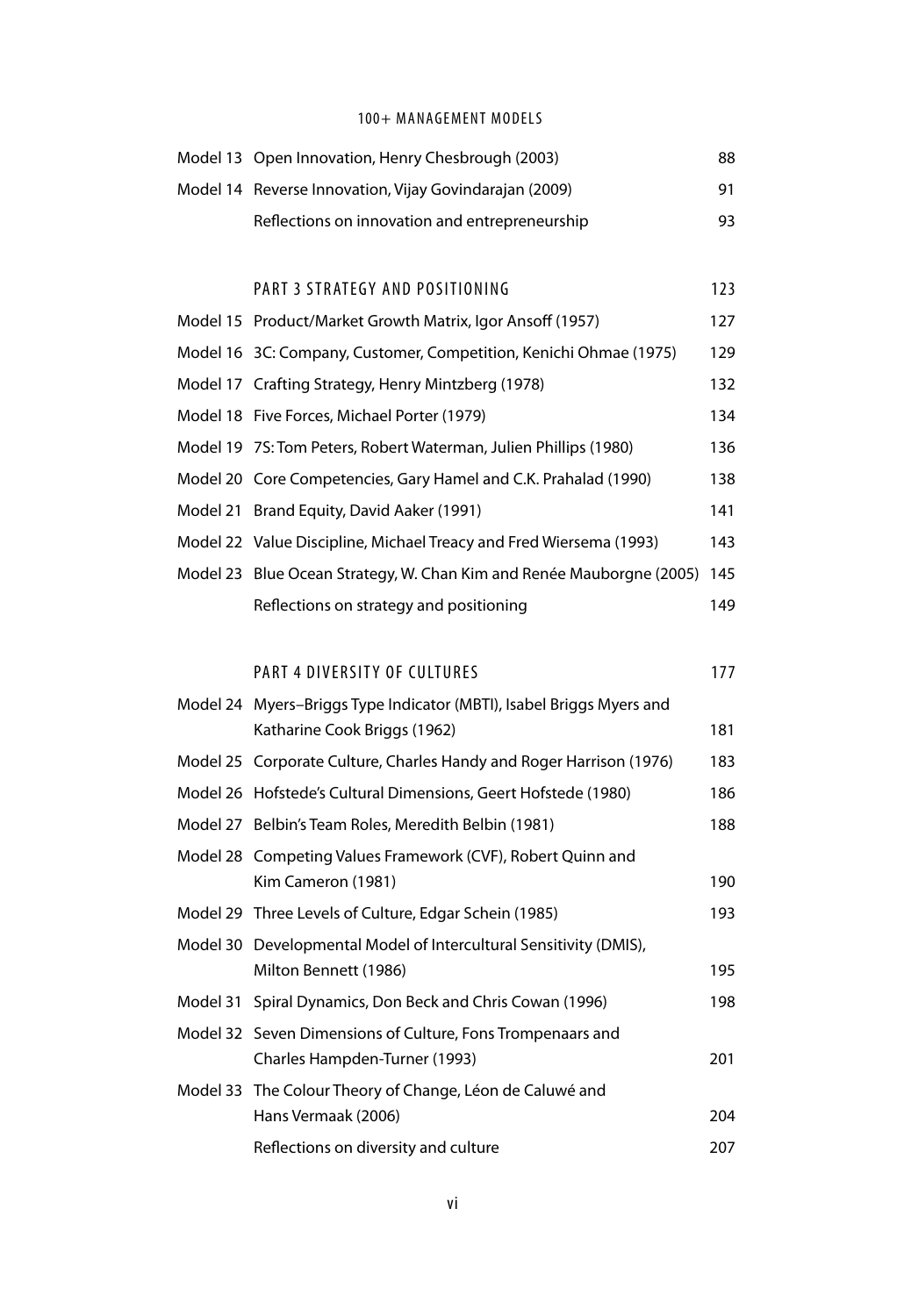## CONTENTS

## PART 5 CUSTOMERS

| Model 34 Rokeach Value Survey (RVS), Milton Rokeach (1973)                                                              | 241 |
|-------------------------------------------------------------------------------------------------------------------------|-----|
| Model 35 Consumer Behaviour, John Howard and Jagdish Sheth (1969)                                                       | 243 |
| Model 36 3Rs – Retail, Reputation, Relationship, Corstiaan Marinus<br>Storm (1987)                                      | 246 |
| Model 37 Strategic Purchasing, Peter Kraljic (1983)                                                                     | 248 |
| Model 38 Total Perceived Service Quality, Christian Grönroos (1984)                                                     | 250 |
| Model 39 Customer Satisfaction, Noriaki Kano (1984)                                                                     | 252 |
| Model 40 Elaboration Likelihood Model (ELM), Richard Petty and<br>John Cacioppo (1986)                                  | 254 |
| Model 41 Service-Profit Chain, James Heskett, Thomas Jones,<br>Gary Loveman, Earl Sasser and Leonard Schlesinger (1994) | 257 |
| Model 42 Customer Loyalty, Thomas Jones and Earl Sasser (1995)                                                          | 259 |
| Model 43 Six Stages of Social Business Transformation, Charlene Li and                                                  |     |
| Brian Solis (2013)                                                                                                      | 261 |
| Reflections on customers                                                                                                | 265 |
|                                                                                                                         |     |

## PART 6 HUMAN RESOURCE MANAGEMENT 291 Model 44 Gainsharing, Joseph Scanlon (1948) 294 Model 45 Two-Factor Theory, Frederick Herzberg (1959) 296 Model 46 Theory X and Theory Y, Douglas McCregor (1969) 200

| Model 46 Theory X and Theory Y, Douglas McGregor (1960)                     | 299 |
|-----------------------------------------------------------------------------|-----|
| Model 47 Evolutionary Growth of Organizations, Larry Greiner (1972)         | 301 |
| Model 48 AMO: Abilities, Motivation, Opportunities, Thomas Bailey (1993)    | 303 |
| Model 49 HRM Roles, David Ulrich (1997)                                     | 306 |
| Model 50 The Happiness Factory, Maurits Bruel and Clemens Colson (1998) 309 |     |
| Model 51 Contextually Based HR Theory, Jaap Paauwe (2004)                   | 311 |
| Model 52 Competence-Based Employability, Claudia van der Heijde and         |     |
| Beatrice van der Heijden (2006)                                             | 314 |
| Reflections on human resource management                                    | 317 |

## PART 7 BENCHMARKING AND RESULTS 343

Model 53 Management By Objectives, Peter Drucker (1954) 346 Model 54 BCG Matrix, Bruce Henderson (1968) 348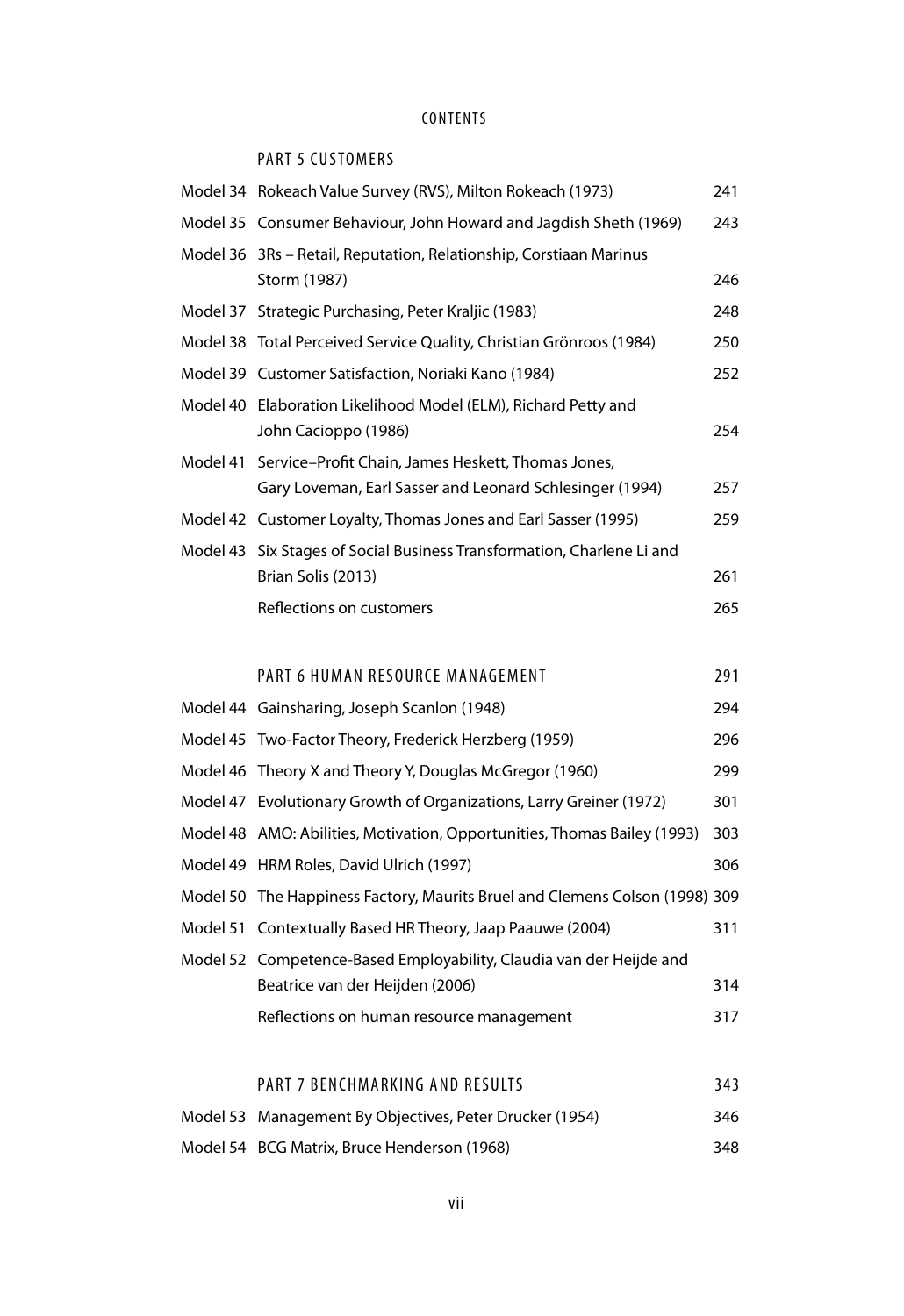## 100+ MANAGEMENT MODELS

|          | Model 55 GE-McKinsey Matrix, General Electric and McKinsey<br>Consulting (1971) | 350 |
|----------|---------------------------------------------------------------------------------|-----|
|          | Model 56 The Value Chain, Michael Porter (1985)                                 | 352 |
|          | Model 57 Identity and Image, Klaus Birkigt and Marinus Stadler (1986)           | 354 |
|          | Model 58 Business Process Management (BPM), Michael Hammer (1990)               | 357 |
|          | Model 59 Balanced Scorecard, Robert Kaplan and David Norton (1992)              | 359 |
|          | Model 60 Social Media ROI Pyramid, Jeremiah Owyang (2010)                       | 361 |
|          | Reflections on benchmarking and results                                         | 365 |
|          |                                                                                 |     |
|          | PART 8 LEADERSHIP AND COMMUNICATION                                             | 395 |
| Model 61 | Managerial Grid, Robert Blake and Jane Mouton (1964)                            | 398 |
|          | Model 62 Situational Leadership, Paul Hersey and Kenneth                        |     |
|          | Blanchard (1969)                                                                | 401 |
|          | Model 63 Servant-Leadership, Robert Greenleaf (1970)                            | 403 |
|          | Model 64 8-Step Change, John Kotter                                             | 405 |
|          | Model 65 Situational Crisis Communication Theory, Timothy                       |     |
|          | Coombs (1995)                                                                   | 408 |
|          | Model 66 Level 5 Leadership, Jim Collins (2001)                                 | 411 |
|          | Model 67 Cynefin, David Snowden and Mary Boone (2007)                           | 413 |
|          | Model 68 Communication and Employee Engagement, Mary Welch (2011) 416           |     |
|          | Reflections on leadership and communication                                     | 419 |
|          |                                                                                 |     |
|          | PART 9 MODELS FOR IMPLEMENTATION                                                | 455 |
|          | Model 69 Ethos, Pathos, Logos, Aristotle (350 BC)                               | 458 |
|          | Model 70 AIDA, Elias St. Elmo Lewis (1898)                                      | 460 |
|          | Model 71 DuPont Model, Frank Donaldson Brown (1914)                             | 462 |
|          | Model 72 Continuous Improvement, William Edwards Deming (1948)                  | 464 |
|          | Model 73 Brainstorming, Alex Osborn (1953)                                      | 466 |
|          | Model 74 Leary's Rose, Timothy Leary (1957)                                     | 468 |
|          | Model 75 Bi-sociation, Arthur Koestler (1964)                                   | 470 |
|          | Model 76 Small Group Development, Bruce Tuckman (1965)                          | 472 |
|          | Model 77 360-Degree Feedback, Edward Lawler (1967)                              | 474 |

Model 78 Lateral Thinking, Edward de Bono (1967) 476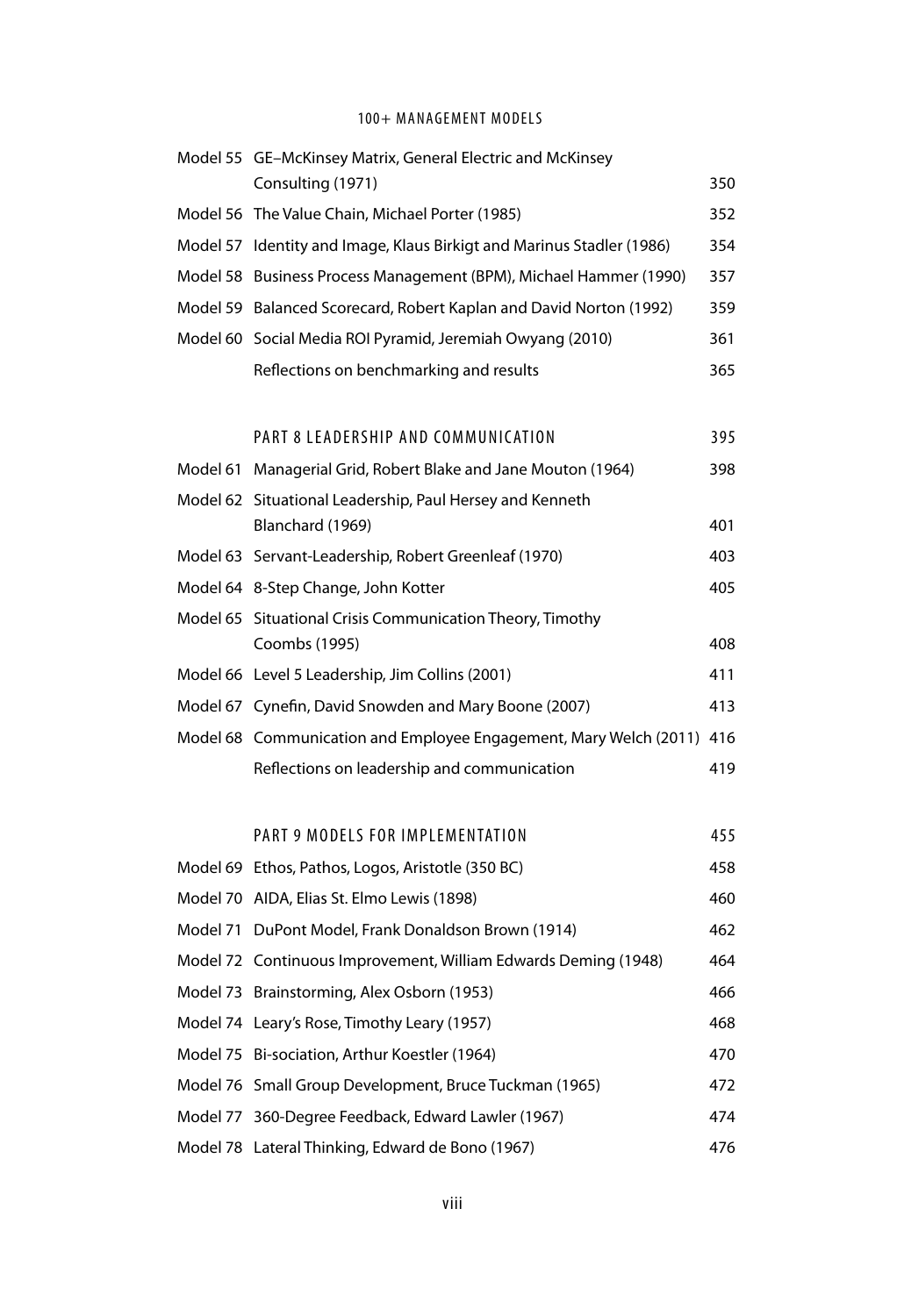## CONTENTS

|          | Model 79 The Conscious Competence Ladder, Lewis Robinson (1974)                                 | 478 |
|----------|-------------------------------------------------------------------------------------------------|-----|
|          | Model 80 FCB Grid, Richard Vaughn (1980)                                                        | 480 |
| Model 81 | SWOT, Heinz Weihrich (1982)                                                                     | 482 |
|          | Model 82 Means-End Analysis, Jonathan Gutman (1982)                                             | 484 |
| Model 83 | Learning Style Inventory, David A. Kolb (1984)                                                  | 486 |
|          | Model 84 Six Principles of Influence, Robert Cialdini (1984)                                    | 488 |
|          | Model 85 Scrum, Hirotaka Takeuchi and Ikujiro Nonaka (1986)                                     | 490 |
| Model 86 | The Seven Habits of Highly Effective People, Stephen<br>Covey (1989)                            | 492 |
|          | Model 87 Benchmarking, Robert Camp (1989)                                                       | 494 |
|          | Model 88 EFQM Excellence Model, The European Foundation for Quality<br>Management (EFQM) (1991) | 496 |
|          | Model 89 Strategic Dialogue, Mathieu de Vaan, Steven ten Have and<br>Wouter ten Have (1996)     | 498 |
|          | Model 90 Strategic Personnel Planning, Gerard Evers and Cornelis<br>Verhoeven (1999)            | 500 |
| Model 91 | Mapping, Bridging, Integrating (MBI), Joseph DiStefano and<br>Martha Maznevski (2000)           | 502 |
|          | Model 92 Yellow Box, Mark Raison (2002)                                                         | 504 |
|          | Model 93 Elements of Website User Experience, Jesse James Garrett (2002) 506                    |     |
| Model 94 | MDA Design for 'Gamification', Robin Hunicke, Marc LeBlanc<br>and Robert Zubek (2004)           | 508 |
|          | Model 95 Business Model Canvas, Alexander Osterwalder (2008)                                    | 510 |
|          | Model 96 Sustainability Roadmap, Ram Nidumolu, C.K. Prahalad and M.R.<br>Rangaswami (2009)      | 512 |
| Model 97 | Balancing Transparency, Piet Hein Coebergh and<br>Edi Cohen (2009)                              | 514 |
|          | Model 98 Blue Leadership, Jan Moen and Paul Ansems                                              | 516 |
|          | Model 99 The Blue Economy, Gunter Pauli (2010)                                                  | 518 |
|          | Model 100 Eight Routes for Culture Change (2013): Jaap Boonstra                                 | 520 |
|          | Reflections on models for implementation                                                        | 523 |
|          | Conclusion                                                                                      | 525 |
|          |                                                                                                 |     |

About the authors 631 Our thanks 532